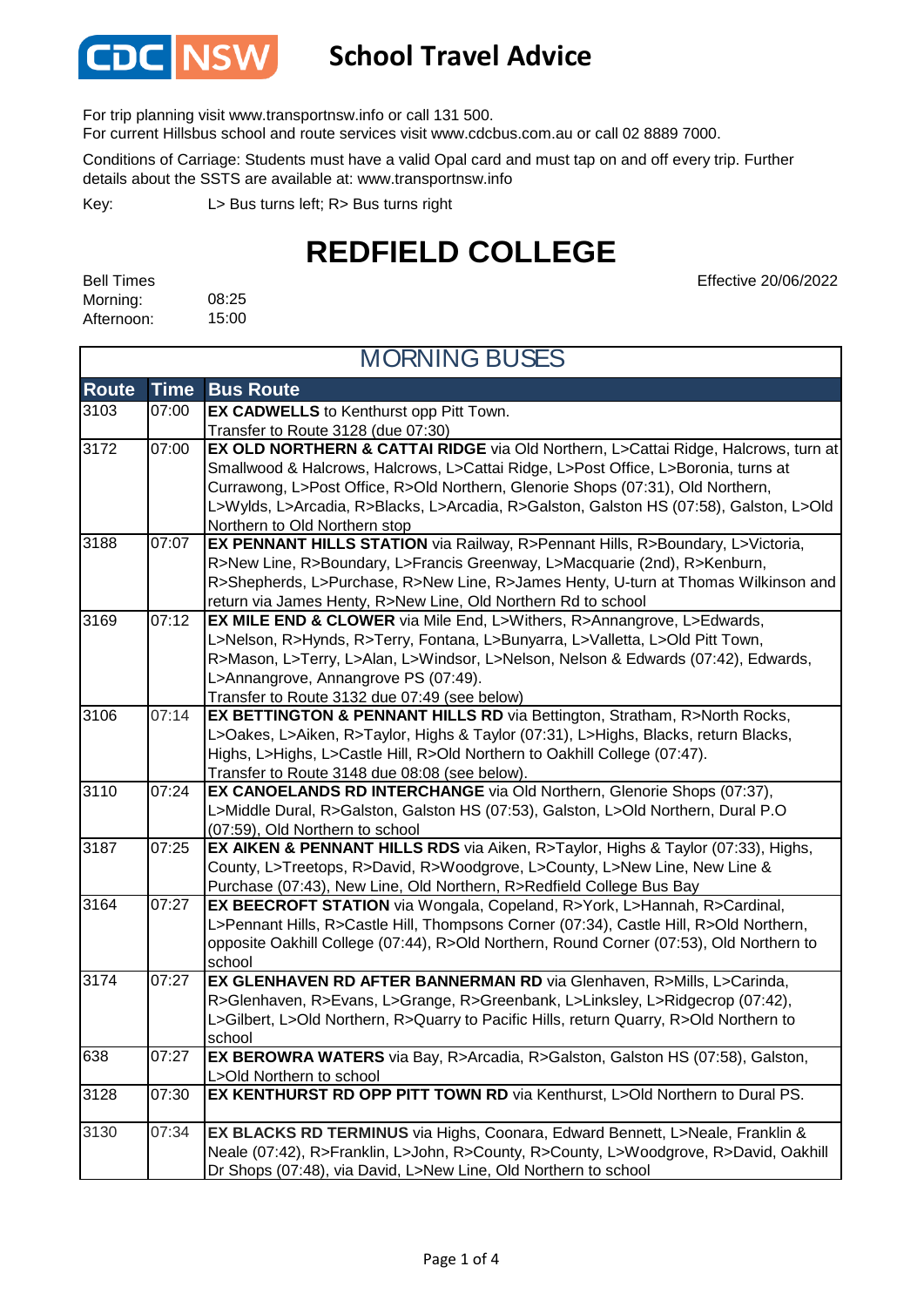# **CDC** NSW School Travel Advice

| <b>Route</b> | <b>Time</b> | <b>Bus Route</b>                                                                                                                                                                                                                                                                                      |
|--------------|-------------|-------------------------------------------------------------------------------------------------------------------------------------------------------------------------------------------------------------------------------------------------------------------------------------------------------|
| 3136         | 07:35       | EX MARAYLYA PUBLIC SCHOOL NEICH RD via Neich, Pitt Town, R>Kenthurst, (07:55),<br>R>Annangrove to Marian College, return Annangrove, R>Kenthurst, L>Hills Grammar<br>(08:11), L>Kenthurst, L>Maple, R>Jaffa, R>Derriwong, L>Old Northern to school                                                    |
| 638          | 07:37       | <b>EX CASTLE HILL INTERCHANGE STAND A via L&gt;Old Northern, Oakhill College (07:41)</b><br>then via Old Northern to school                                                                                                                                                                           |
| 3138         | 07:38       | <b>EX AIKEN &amp; PENNANT HILLS RDS</b> via Aiken, R>Taylor, L>Highs, Blacks, Blacks Rd<br>Terminus (07:51) return Blacks, Highs, Coonara, Edward Bennett, L>Neale, R>Franklin,<br>L>John, R>County, L>Woodgrove, R>David, Oakhill Dr Shops (08:10), via David, L>New<br>Line, Old Northern to school |
| 3132         | 07:39       | <b>EX SHOPLANDS RD TERMINUS</b> via Shoplands, R>Blue Gum, L>Annangrove,<br>Annangrove PS (07:49), Annangrove, R>Kenthurst, L>Old Northern, Round Corner (08:07),<br>Old Northern, R>Redfield College Bus Bay                                                                                         |
| 637          | 07:49       | EX GLENORIE via Old Northern, L>Mid Dural, R>Galston, L>Old Northern Dural P.O<br>(08:09), Old Northern to school                                                                                                                                                                                     |
| 3186         | 07:51       | EX PENNANT HILLS STATION YARRARA RD via Yarrara, R>Pennant Hills, R>Boundary,<br>R>New Line, Old Northern, R>Redfield Bus Bay                                                                                                                                                                         |
| 3108         | 07:55       | <b>EX PENNANT HILLS STATION YARRARA RD</b> via Yarrara, R>Pennant Hills, R>Boundary,<br>R>New Line, Old Northern, R>Redfield College Bus Bay                                                                                                                                                          |
| 3148         | 07:56       | <b>EX CASTLE HILL INTERCHANGE STAND A via L&gt;Old Northern, opposite Oakhill College</b><br>(08:02), Old Northern, Round Corner (08:11), Old Northern, R>Redfield College Bus Bay.                                                                                                                   |

|              |             | <b>AFTERNOON BUSES</b>                                                                     |
|--------------|-------------|--------------------------------------------------------------------------------------------|
| <b>Route</b> | <b>Time</b> | <b>Bus Route</b>                                                                           |
| 3520         | 15:08       | EX BUS BAY TO FRANKLIN & NEALE via L>Old Northern, New Line, R>David,                      |
|              |             | L>Woodgrove, R>County, L>John, R>Franklin to Neale Ave                                     |
| 3529         | 15:10       | EX BUS BAY TO PENNANT HILLS via L>Old Northern, New Line, L>Boundary, L>Railway            |
|              |             | to Pennant Hills Station                                                                   |
| 3504         | 15:12       | EX BUS BAY TO WEST PENNANT HILLS VALLEY via L>Old Northern, L>Quarry, Pacific              |
|              |             | Hills School (15:18), return Quarry, L>Old Northern, New Line, R>David, Oakhill Shops      |
|              |             | (15:33), David, L>Treetops, R>County, Highs, L>Highs, Blacks Rd to terminus, return        |
|              |             | Blacks, Highs, R>Taylor, L>Aiken to Oakes Rd                                               |
| 3538         | 15:12       | EX BUS BAY TO CASTLE HILL via L>Old Northern, New Line, R>Hastings, L>Old                  |
|              |             | Northern, R>Crane, R>Castle Hill Interchange                                               |
| 3592         | 15:15       | EX BUS BAY TO PENNANT HILLS via L>Old Northern, New Line, L>Boundary to Pennant            |
|              |             | <b>Hills Station</b>                                                                       |
| 3562         | 15:16       | <b>EX BUS BAY TO GALSTON</b> via R>Old Northern, R>Galston, Galston HS (15:26),            |
|              |             | R>Galston, L>Arcadia, R>Blacks, L>Arcadia, R>Cobah, L>Nollands to Peebles                  |
| 3544         | 15:18       | EX OLD NORTHERN RD TO PENNANT HILLS EXPRESS via Old Northern, L>New Line,                  |
|              |             | L>Boundary, L>Pennant Hills to Pennant Hills Station                                       |
| 3583         | 15:20       | EX OLD NORTHERN RD TO CASTLE HILL via Old Northern, Terminus, R>Crane,                     |
|              |             | R>Castle Hill Interchange                                                                  |
| 3533         | 15:21       | EX BUS BAY TO KELLYVILLE & ROUSE HILL EXPRESS TO WITHERS RD & MILE                         |
|              |             | <b>END RD</b> via Old Northern, R>Kenthurst to Hills Grammar, R>Kenthurst, L>Annangrove to |
|              |             | Marian College, L>Annangrove, L>Withers, R>Mile End, R>Clower, L>Adelphi, R>Mile End,      |
|              |             | L>Windsor, >L>Tway to Rouse Hill Station, then Tway, L>Windsor, R>Samantha Riley,          |
|              |             | R>Macquarie, L>Windsor, L>Merriville, Conrad to Kierle roundabout, return Conrad,          |
|              |             | Merriville to Windsor Rd                                                                   |
|              |             |                                                                                            |
| 3551         | 15:25       | EX OLD NORTHERN RD TO CASTLE HILL & CASTLEWOOD via Old Northern, Oakhill                   |
|              |             | College (15:40), L>Old Northern, R>Castle Hill Interchange Stand C (15:50), L>Crane,       |
|              |             | R>Orange, L>Cecil, R>Crane, L>Castlewood, R>Darcey to Jarrah PI                            |
| 3620         | 15:27       | EX OLD NORTHERN RD TO HORNSBY via Old Northenr Rd, L>New Line, L>Boundary,                 |
|              |             | L>Pennant Hills, L>Pacific Hwy, R>George to Hornsby Station                                |

### Page 2 of 4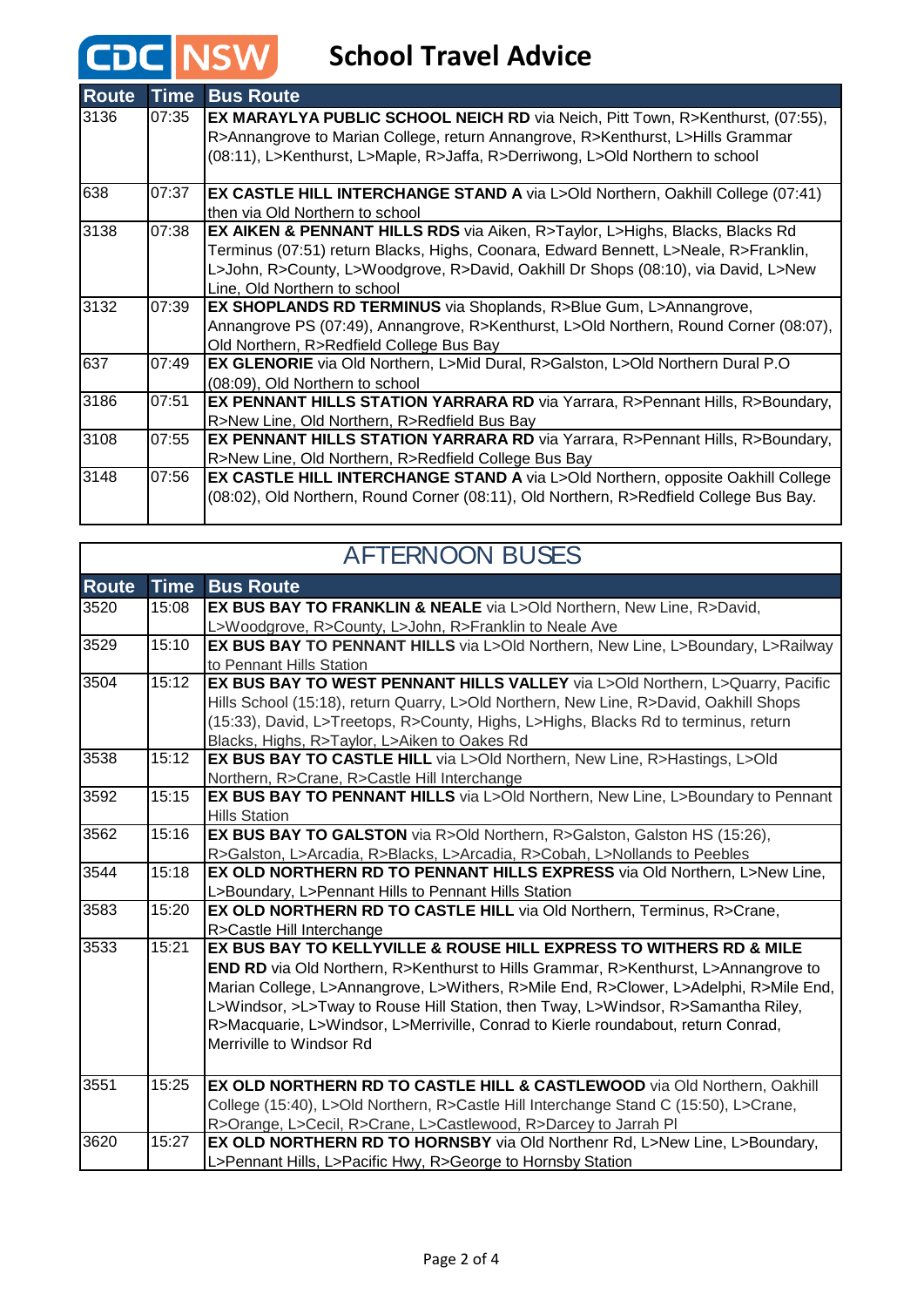# **CDC** NSW School Travel Advice

| <b>Route</b> | <b>Time</b> | <b>Bus Route</b>                                                                                                                                                 |
|--------------|-------------|------------------------------------------------------------------------------------------------------------------------------------------------------------------|
| 3625         | 15:27       | EX OLD NORTHERN RD TO WEST PENNANT HILLS & BEECROFT via Old Northern,                                                                                            |
|              |             | L>Castle Hill, R>Highs, R>Highs to Blacks Terminus, return Blacks, Highs, R>Taylor,                                                                              |
|              |             | L>Aiken, L>Oratava, R>Dehlsen, L>Salina, L>Aiken, L>Pennant Hills, R>Cardinal,                                                                                   |
|              |             | L>Hannah, R>Wongala to Beecroft Station                                                                                                                          |
| 3552         | 15:29       | EX OLD NORTHERN RD TO ANNANGROVE & BOX HILL via Old Northern, R>Kenthurst,                                                                                       |
|              |             | L>Kenthurst, R>Hills Grammar (15:43), R>Kenthurst, L>Annangrove, R>Edwards,                                                                                      |
|              |             | L>Nelson, R>Hynds to Hynds Rd Bus Bay (16:02), then L>Nelson, L>Mason, R>Terry,                                                                                  |
|              |             | R>George, L>Old Pitt Town, L>Terry, R>Windsor, R>Mount Carmel, L>Brahman to Letoken                                                                              |
| 3635         | 15:28       | Way<br>EX WEST PENNNAT HILLS via Old Northern, L>New Line, R>David, Oakhill Shops (15:39)                                                                        |
|              |             | L>Woodgrove, R>County, L>John, R>Franklin, L>Neale, L>Edward Bennett, L>Castle Hill                                                                              |
|              |             | to Church                                                                                                                                                        |
| 3512         | 15:29       | EX OLD NORTHERN RD TO PENNANT HILLS STATION via Old Northern, L>New Line,                                                                                        |
|              |             | Boundary, L>Pennant Hills, L>Railway to Pennant Hills Station                                                                                                    |
| 3553         | 15:29       | EX OLD NORTHERN RD TO ROUSE HILL (FIREST SET DOWN ANNANGROVE AND                                                                                                 |
|              |             | EDWARDS RDS) via Annangrove, L>Withers, R>Mile End, L>Windsor, L>Tway to Rouse                                                                                   |
|              |             | <b>Hill Station</b>                                                                                                                                              |
| 3591         | 15:29       | EX OLD NORTHERN RD TO PORTERS RD via Old Northern, R>Kenthurst, R>Dural,                                                                                         |
|              |             | Kenthurst PS (15:55), Dural, R>Kenthurst, Porters, R>Park to Roughley, return Park,                                                                              |
|              |             | R>Porters, R>Lawrence to Hazeldean, return Lawrence, R>Porters to Cadwells Turnaround                                                                            |
|              |             |                                                                                                                                                                  |
| 3621         | 15:29       | EX OLD NORTHERN RD TO CHERRYBROOK via Old Northern, L>Quarry to Pacific Hills,                                                                                   |
|              |             | return Quarry, L>Old Northern, L>New Line, L>James Henty, R>Thomas Wilkinson,<br>R>Jenner, L>New Line, L>Purchase, R>Shepherds, L>Macquarie, L>Francis Greenway, |
|              |             | L>Boundary, R>Cedarwood, L>New Line to Victoria Rd                                                                                                               |
| 3585         | 15:31       | EX OLD NORTHERN RD TO MARAYLYA VIA PITT TOWN RD via Old Northern,                                                                                                |
|              |             | R>Derriwong, L>Jaffa, L>Maple, R>Kenthurst, L>Annangrove to Marian College (15:48),                                                                              |
|              |             | return R>Annangrove, L>Kenthurst, R>Dural, Kenthurst PS (15:55).                                                                                                 |
|              |             | Transfers at Kenthurst PS: Route 3542 Lisbon Rd and Binalong Rd                                                                                                  |
|              |             | Then Dural, R>Kenthurst, L>Pitt Town, L>Lang to Alicia, return Lang, L>Pitt Town to                                                                              |
|              |             | Boundary Rd.                                                                                                                                                     |
|              |             |                                                                                                                                                                  |
| 3594         | 15:33       | EX OLD NORTHERN RD TO SHOPLANDS RD via Old Northern, L>Quarry to Hemers,                                                                                         |
|              |             | return Quarry, L>Old Northern, R>Kenthurst, L>Annangrove L>Colbran to Robson, return                                                                             |
| 3511         |             | Colbran, L>Annangrove, R>Blue Gum, L>Shoplands to end                                                                                                            |
|              | 15:44       | EX OLD NORTHERN RD TO GLENHAVEN via Old Northern, R>Gilbert, R>Ridgecrop,                                                                                        |
|              |             | R>Linksley, L>Greenbank Loop, L>Grange, R>Evans, L>Glenhaven, L>Carinda, R>Mills to<br>Glenhaven Rd                                                              |
| 637          | 15:56       | EX BUS BAY TO GLENORIE via Old Northern, Dural P.O (16:02), Old Northern to                                                                                      |
|              |             | Glenorie.                                                                                                                                                        |
| 3537         | 16:00       | EX OAKHILL DR SHOPS via David, L>Woodgrove, R>County, L>John, R>Franklin,                                                                                        |
|              |             | L>Neale, R>Edward Bennett, Coonara, L>Taylor, L>Aiken to Pennant Hills Rd                                                                                        |
| 3542         | 16:00       | EX KENTHURST PS TO LISBON AND BINALONG RD via R>Kenthurst, L>Pitt Town,                                                                                          |
|              |             | L>Lisbon to Ellendale, return Lisbon, L>Pitt Town, R>Fuggles, L>Fuggles, L>Binalong to                                                                           |
|              |             | Orana                                                                                                                                                            |
| 3566         | 16:00       | EX DURAL PS TO BERRILEE VIA GALSTON via Old Northern, R>Galston, Galston Shops                                                                                   |
|              |             | (16:20), Galston, L>Arcadia, L>Bay to Chilcott Rd                                                                                                                |
| 3573         | 16:00       | EX DURAL PS TO CANOELANDS RD VIA GLENORIE via Old Northern, Glenorie Shops                                                                                       |
|              |             | (16:12), Old Northern, R>Canoelands to Canoelands Rd Interchange (16:32).                                                                                        |
|              |             | Transfer to Busways service 5610 (due 16:32) to Maroota                                                                                                          |
| 3580         | 16:10       | EX DURAL PS TO CATTAI RIDGE RD VIA CRANSTONS RD via Old Northern,                                                                                                |
|              |             | L>Cranstons, R>Garemyn, L>Old Northern, L>Cattai Ridge, Halcrows to Smallwood return<br>Halcrows to Cattai Ridge                                                 |
| 3563         | 16:17       | EX OLD NORTHERN RD TO CASTLE HILL via Old Northern, Terminus, R>Crane,                                                                                           |
|              |             | R>Castle Hill Interchange                                                                                                                                        |
| 3514         | 16:20       | EX EDWARDS & NELSON BUS BAY via R>Nelson, R>Hynds, R>Terry,                                                                                                      |
|              |             | Fontana, L>Bunyarra, L>Valletta to Old Pitt Town Rd                                                                                                              |